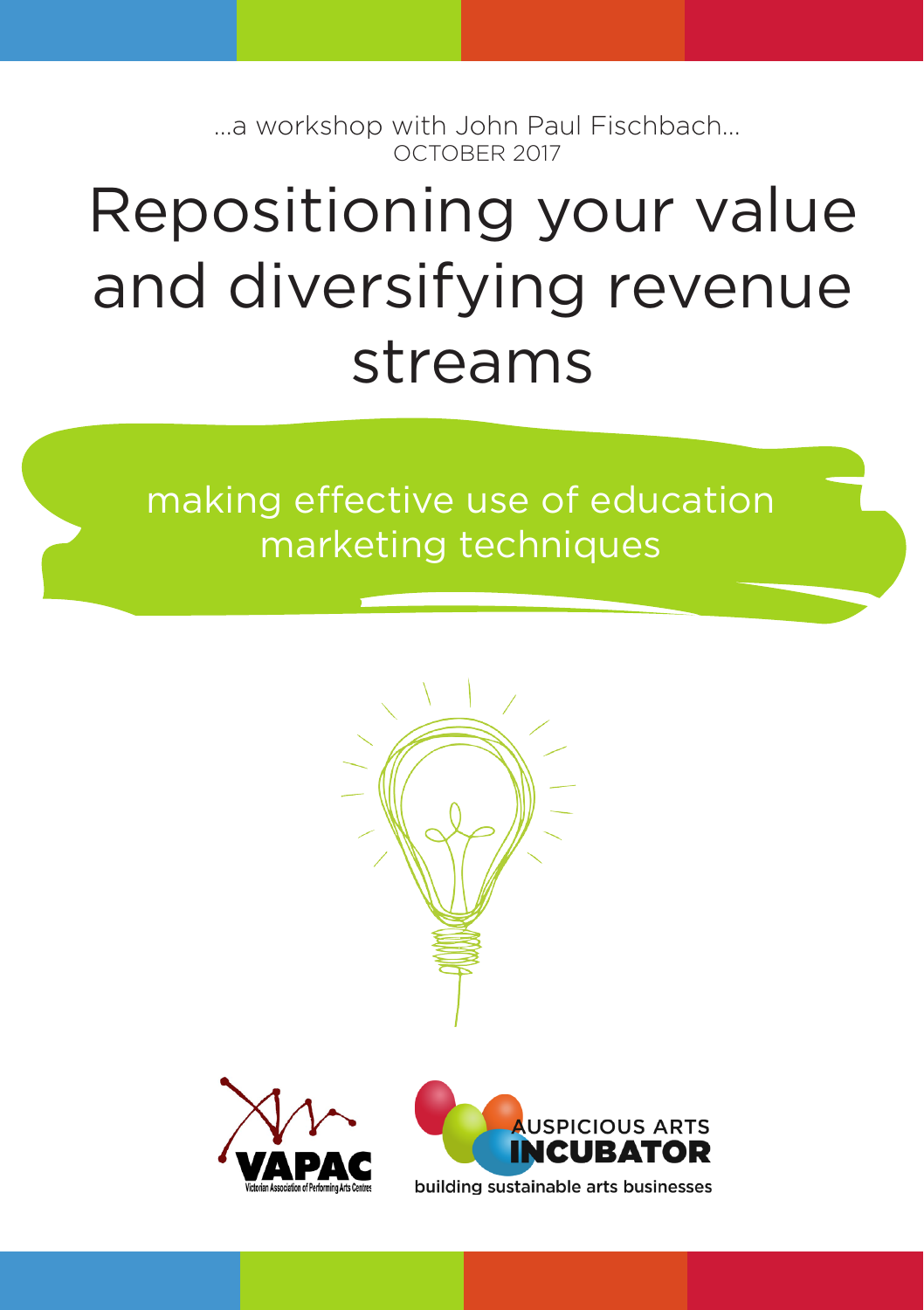### DIVORCE YOUR STORY AND MARRY THE **TRUTH**

You are what you publish. Your brand is in play. SO. . . . Control the story.

## **Exercise:**

What's your business model? (Where does the money come from?)

How's it going?

Where is the choke-hold on the organisation?

What's your greatest strength?

What do you need to succeed?

Are there mindsets and story traps your venue and programming are caught in?

### **What's not working?**

**How would you like it to be instead?**

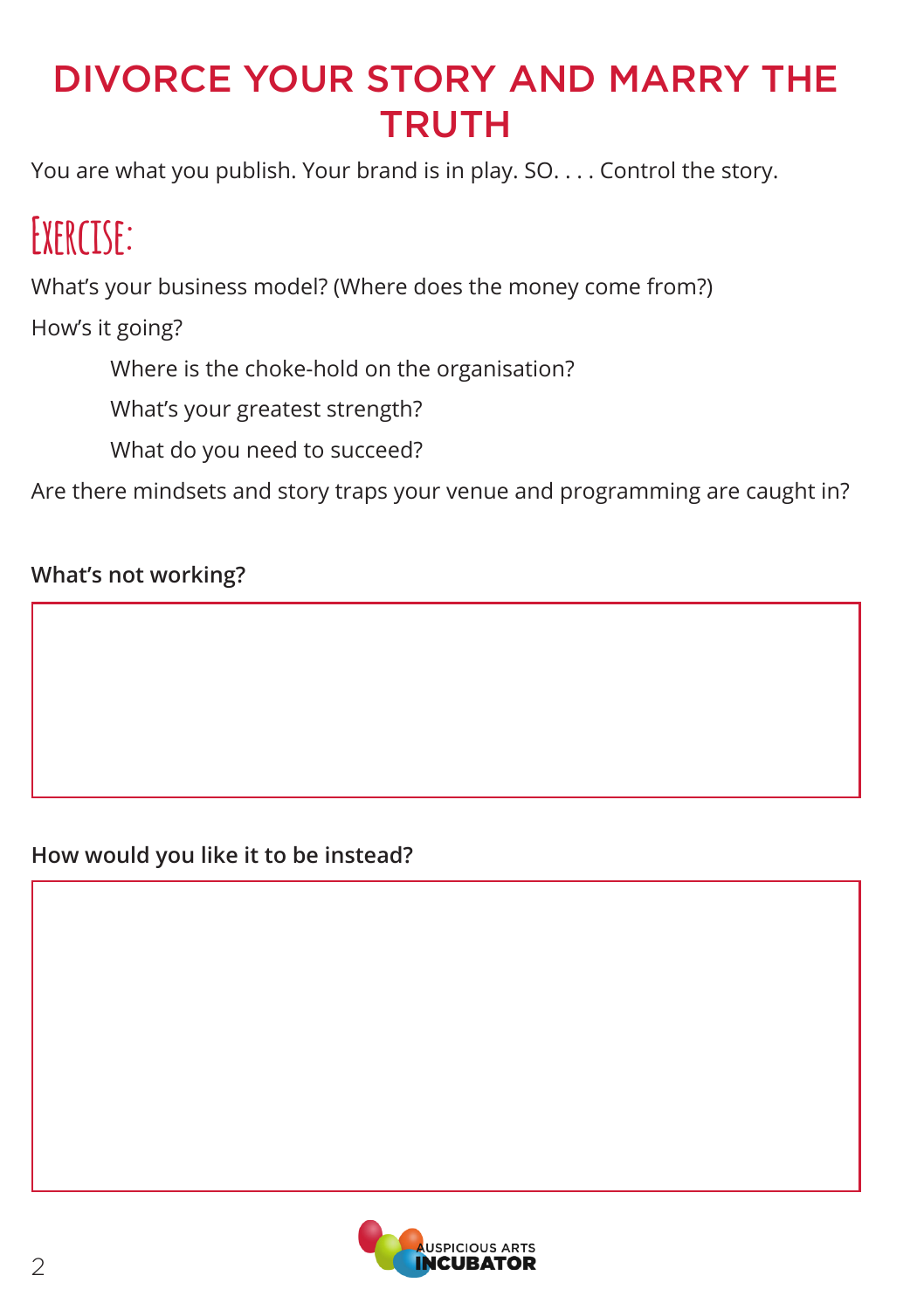

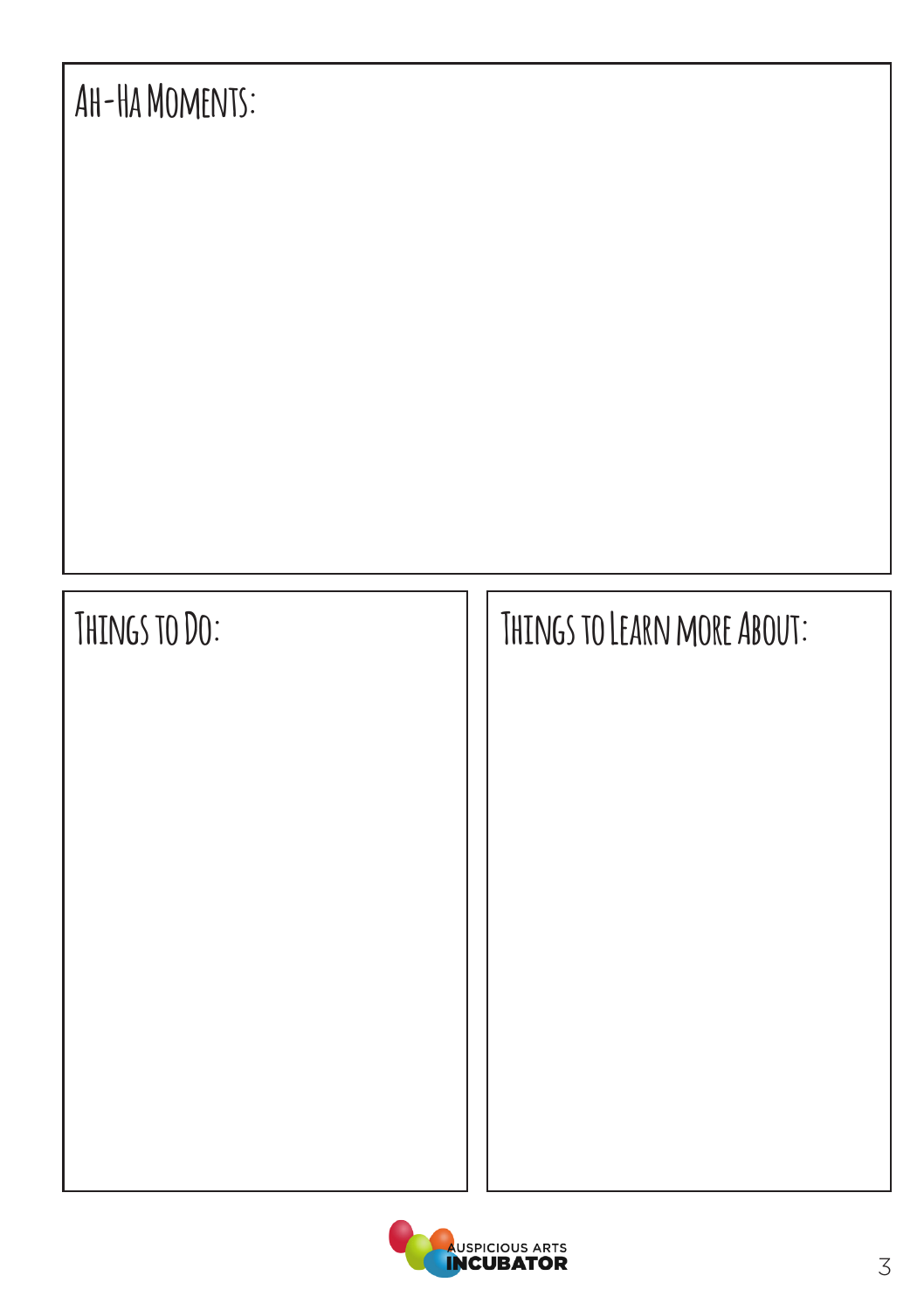### 5 KEY VALUES OF YOUR VENUE AND YOUR PROGRAMMING

**When your values align with your customer's values the business succeeds.**

| Major Stakeholder What do we offer them? | What do they want<br>from us? |
|------------------------------------------|-------------------------------|
|                                          |                               |
|                                          |                               |
|                                          |                               |
|                                          |                               |
|                                          |                               |
|                                          |                               |
|                                          |                               |
|                                          |                               |
|                                          |                               |
|                                          |                               |
|                                          |                               |
|                                          |                               |

What business are you in?

(Using Value Based Language) What business are you really in?

What benefits do you deliver?

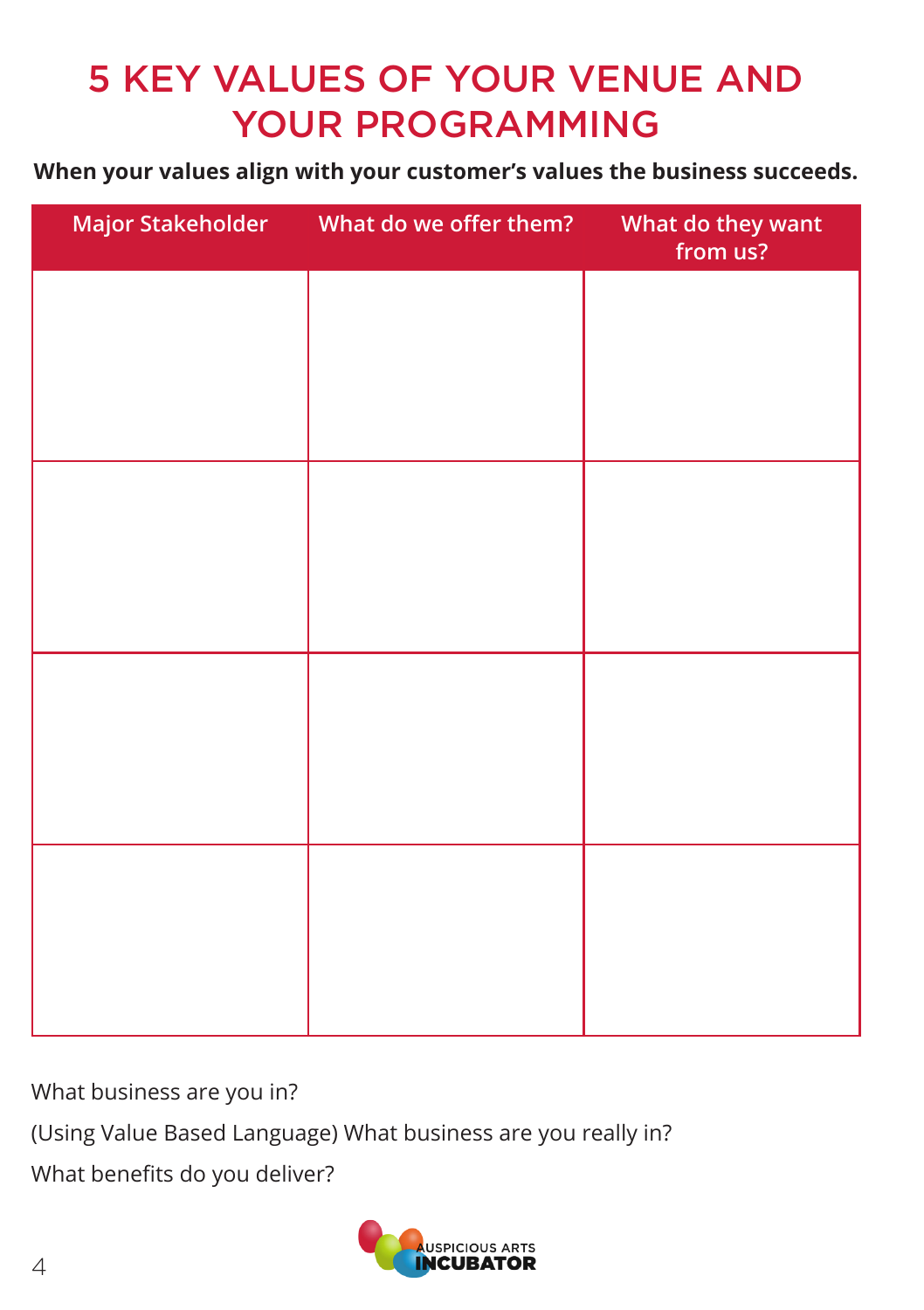### **Values = What's important?**

| What's worth our time, money,<br>energy, focus | How important is it<br>1 (important) - 10 (vital) | Rank |
|------------------------------------------------|---------------------------------------------------|------|
|                                                |                                                   |      |
|                                                |                                                   |      |
|                                                |                                                   |      |
|                                                |                                                   |      |
|                                                |                                                   |      |
|                                                |                                                   |      |
|                                                |                                                   |      |
|                                                |                                                   |      |
|                                                |                                                   |      |
|                                                |                                                   |      |
|                                                |                                                   |      |
|                                                |                                                   |      |
|                                                |                                                   |      |
|                                                |                                                   |      |
|                                                |                                                   |      |

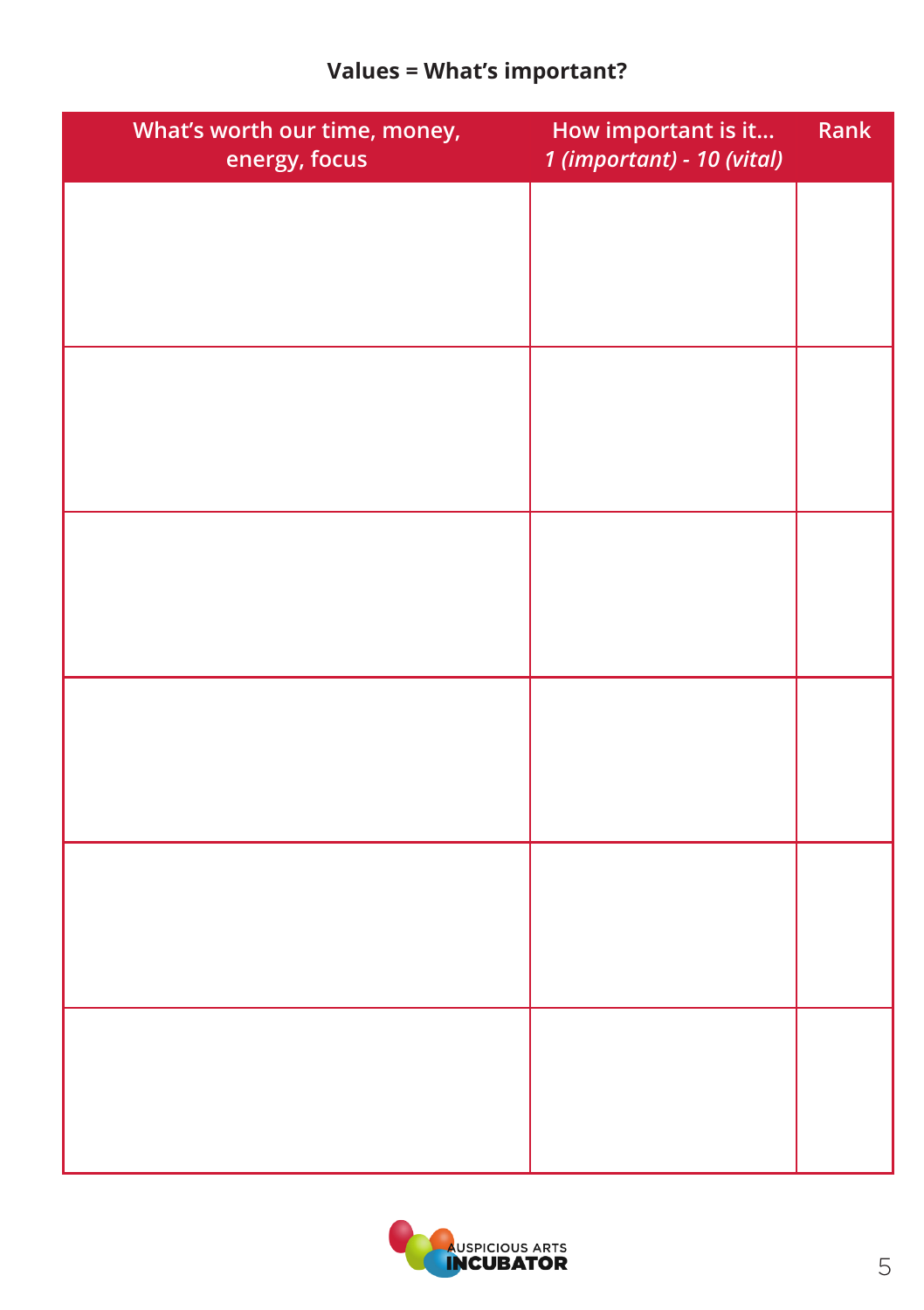### REPOSITION YOUR VENUE AND PROGRAMMING

Diversify your revenue to meet a new need or serve an underserved market *(multicultural audiences, micro businesses, creative hubs, planned giving, mentorship and skills development)*.

**Who is the underserved market in your community?**

*What do they need? When do they need it? How can I give it to them?*

## **3 Ways to grow your business:**

- 1. Increase the number of customers
- 2. Increase the average transaction value
- 3. Increase the frequency of repurchase

### **Who's done this well?**

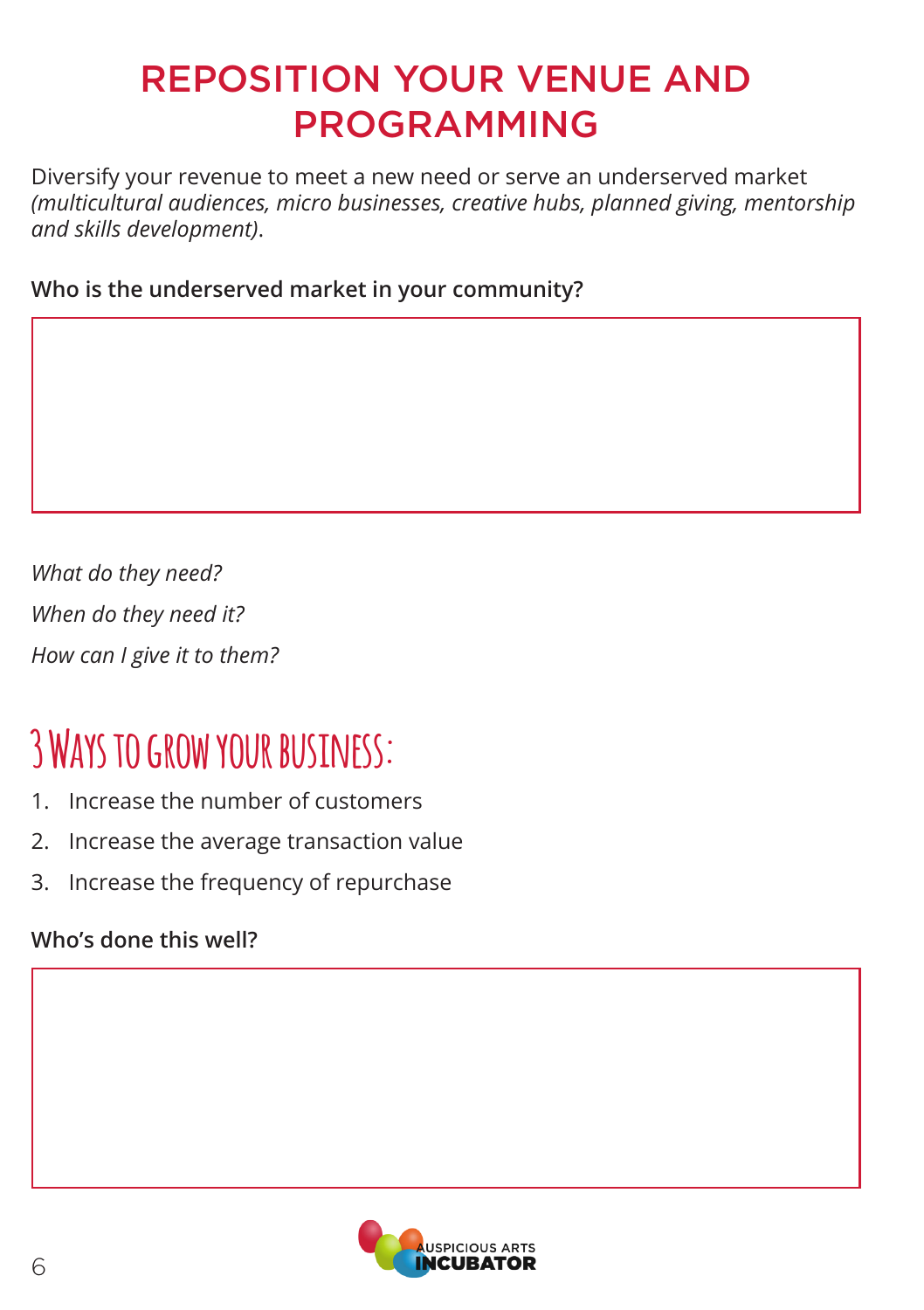

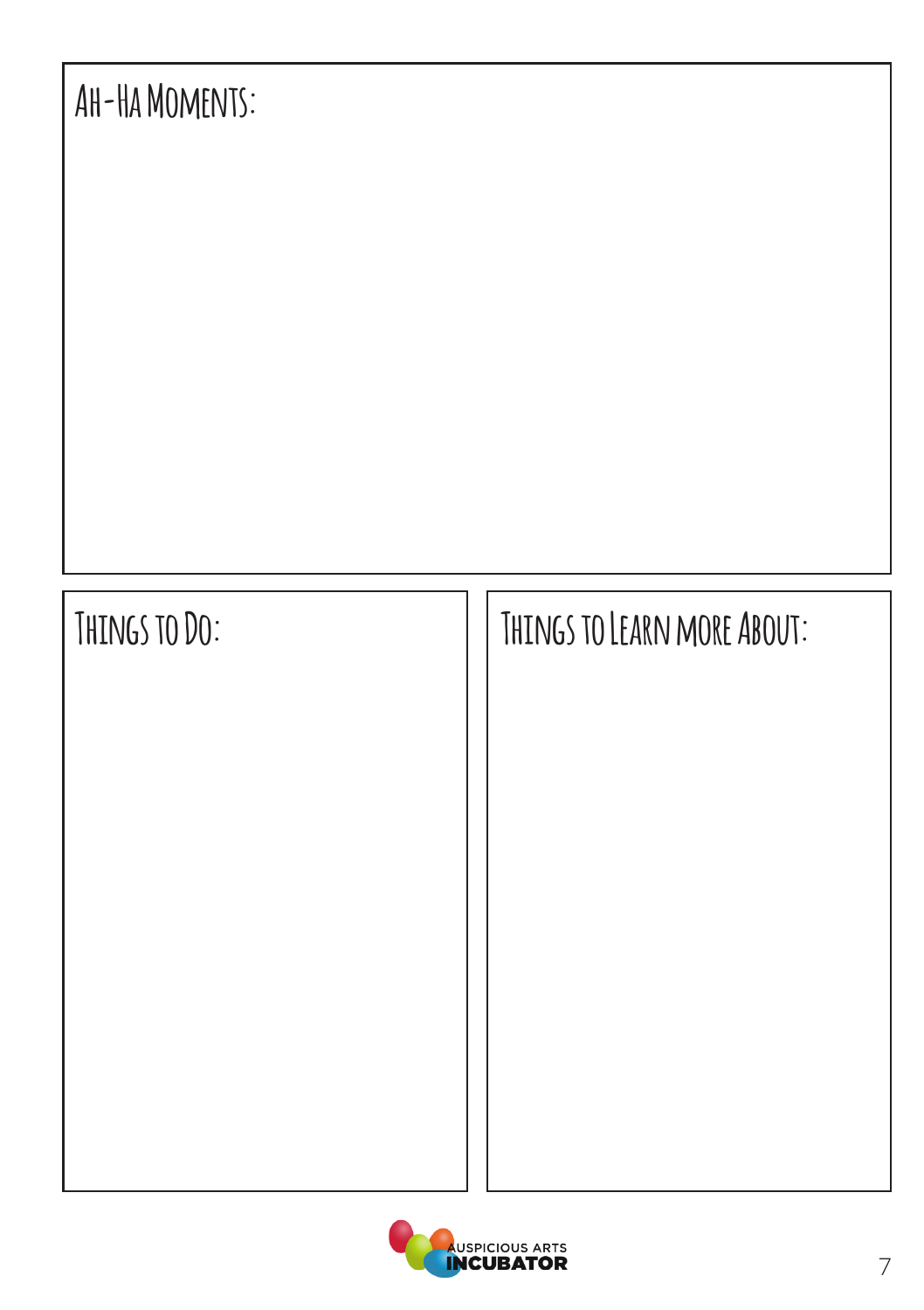### REPOSITION YOUR VENUE & PROGRAMMING WITH BRANDING & EDUCATIONAL MARKETING

#### **Branding - Positioning**

What promises are you making?

What's your position in the community?

#### **Educational Marketing**

Educating others about the value and impact of the arts

What would t hey like to know more about?

Education Based Marketing means to give customers what they want - advice and knowledge without requiring anything in return. You are establishing yourself as an authority and your prospective customers will see you as a reliable source of knowledge.

EM builds a community around products and/or services. Once you have community-your marketing efforts become viral ways (i.e. your customers begin to advertise for you) to help them with their problems and ways to achieve their goals.

### **Identify touch points**

Develop a strategy to share your educational message repeatedly. Identify your customer touch points. Publicity, advertising, websites, direct mail (yes it still works), word of mouth, focus groups. Once you have customer touch points offer your EM messages on a consistent basis.

#### **Develop a message that gets a response**

If you don't know how your potential client thinks or what they want, you need to find out. Without that nothing can move forward. Impact surveys can help with this.

Why do your current customers / stakeholders care?

Why did they come to you in the first place?

What problem do you solve for them?

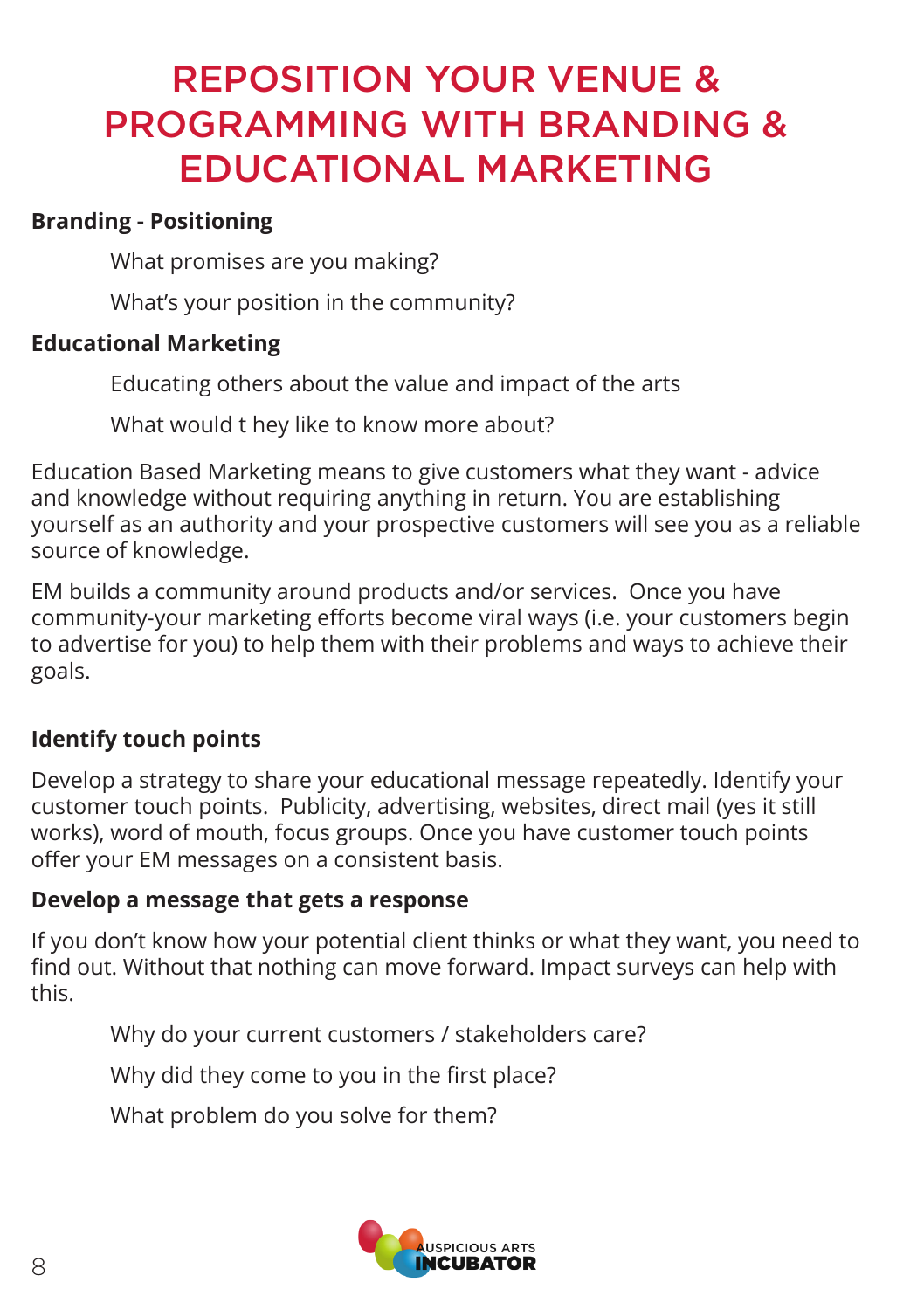

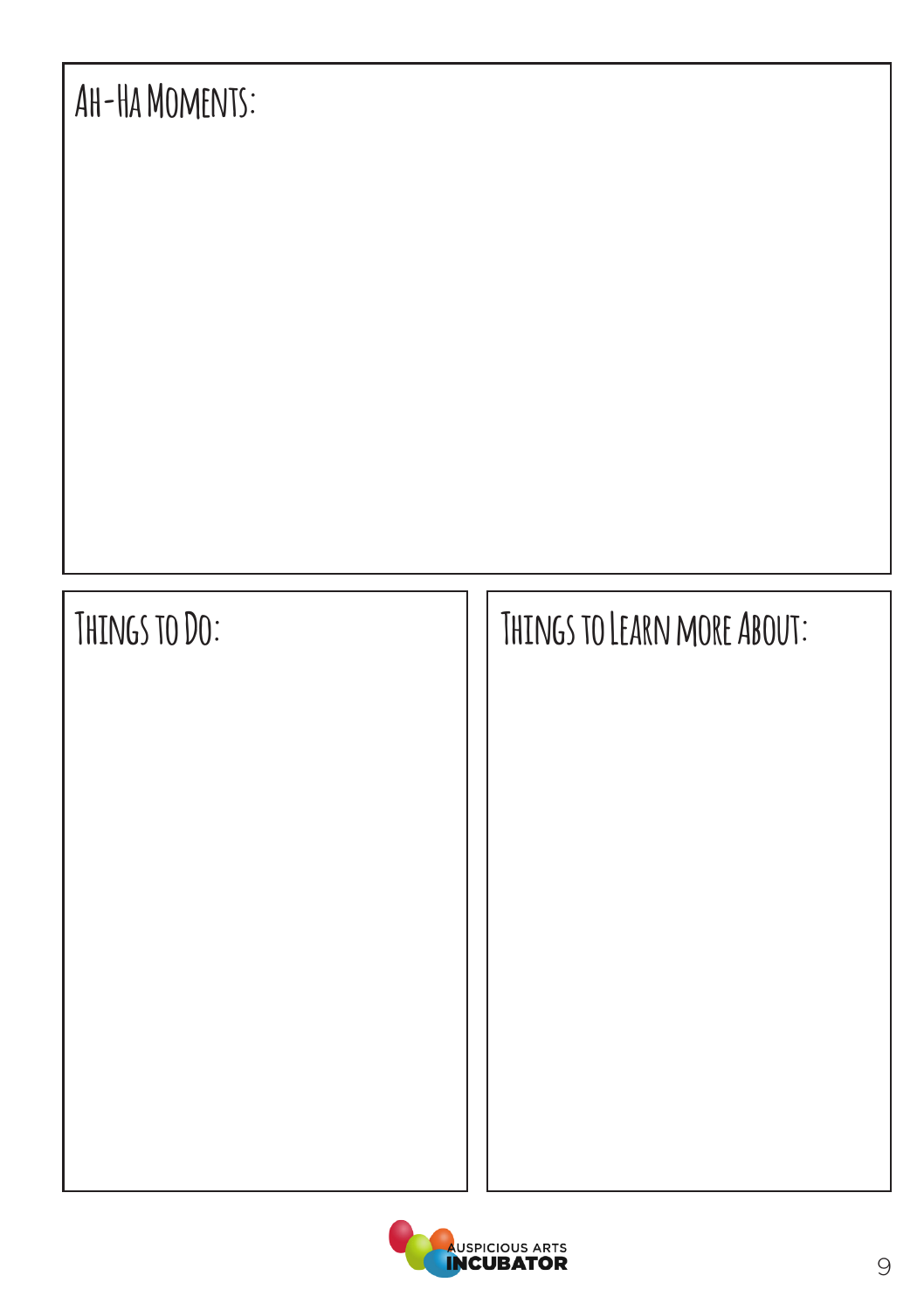## **Exercise:**

### **Identify a particular Stakeholder**

|                                                    | <b>Education topic</b> | What we need to<br>say | What they want to<br>hear |
|----------------------------------------------------|------------------------|------------------------|---------------------------|
| What don't<br>they know                            |                        |                        |                           |
| What<br>don't they<br>appreciate                   |                        |                        |                           |
| What<br>don't they<br>understand                   |                        |                        |                           |
| They could<br>help us if they<br>new more<br>about |                        |                        |                           |

*Your Education Based Marketing Strategy (handout)*

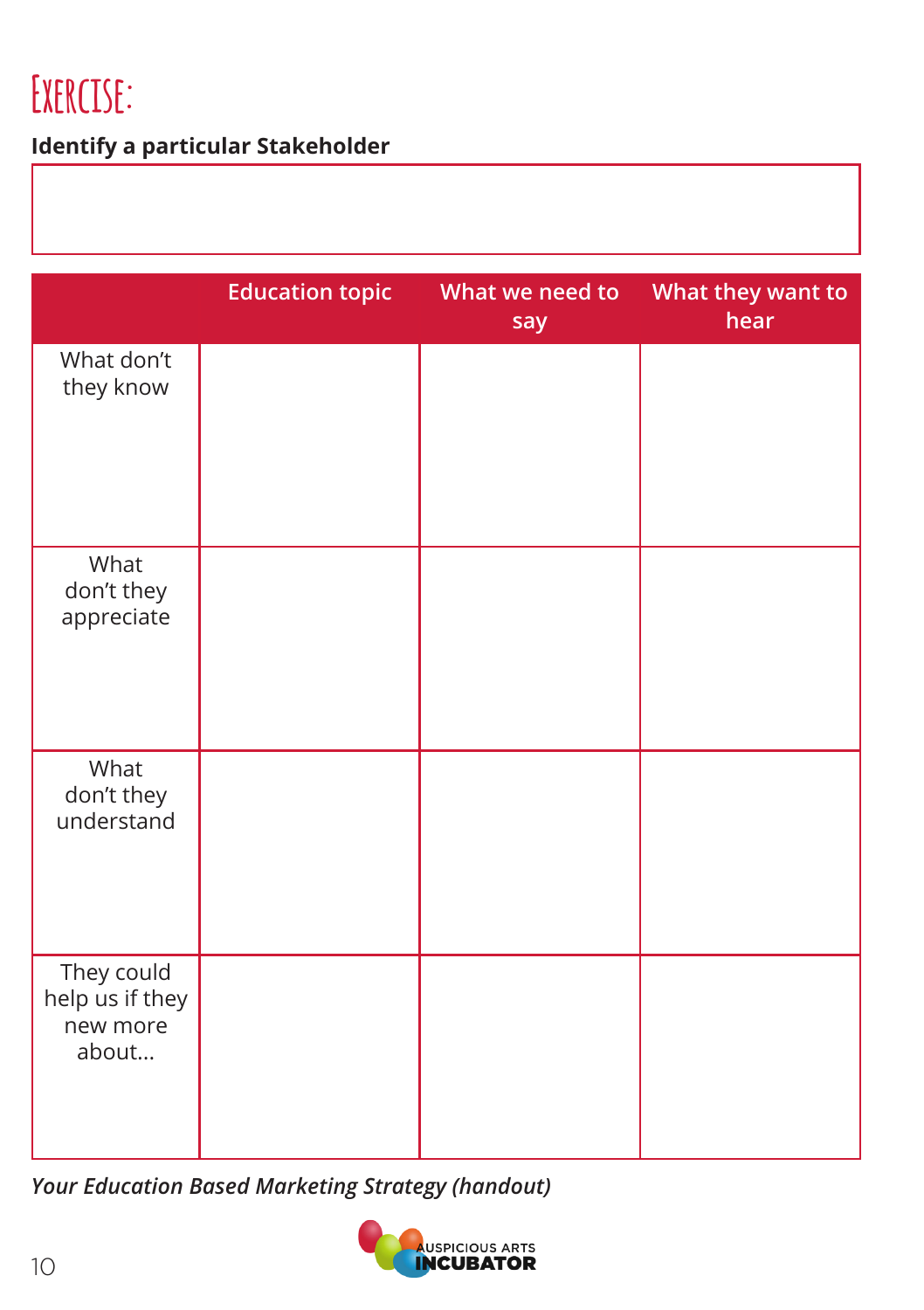

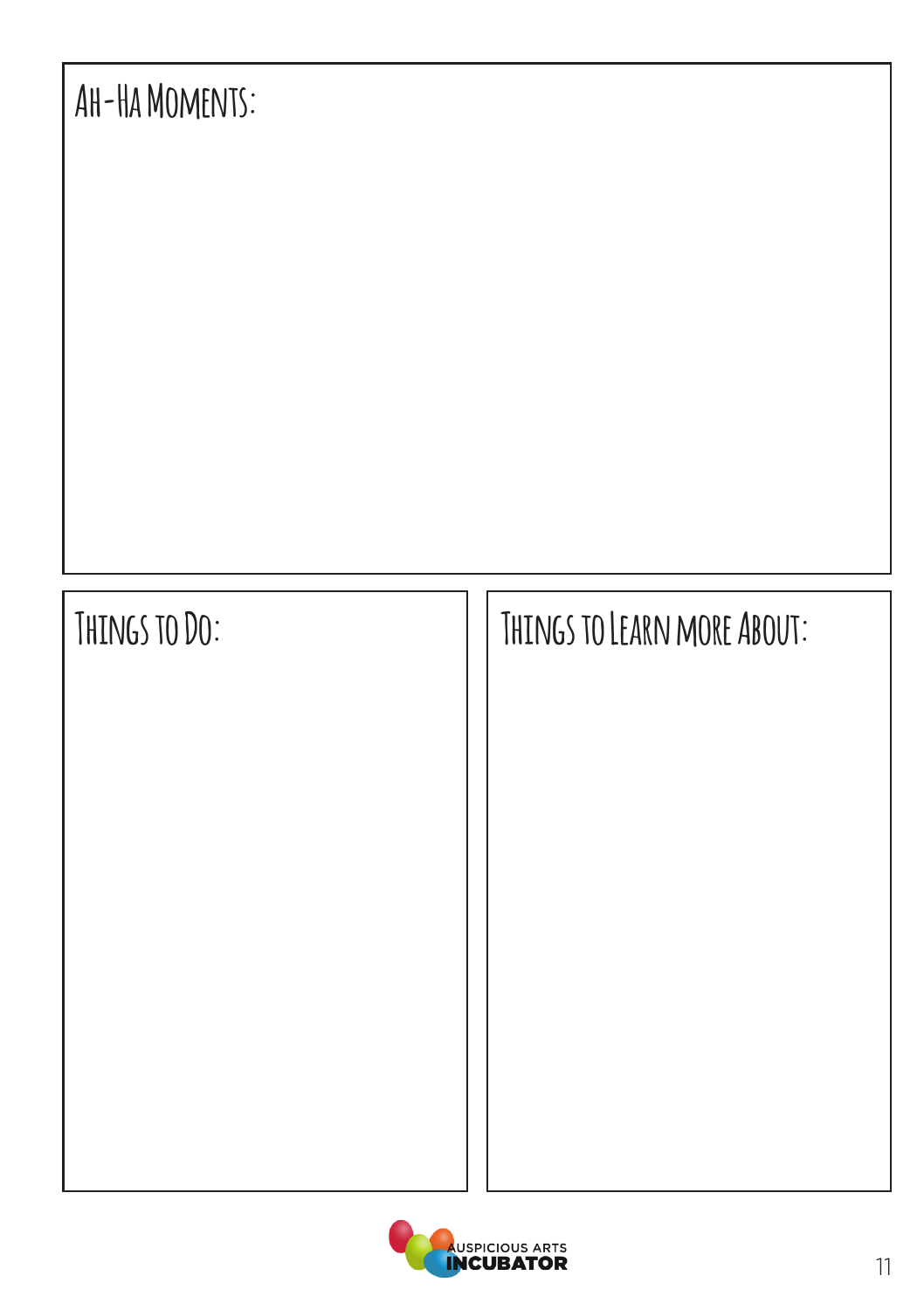### RE-BRANDING PLUS EDUCATION MARKETING

**Arts & Culture Creative Industries**

**PAC → Culture hubs, Community Asset** 

## **Examples:**

Re-branding / positioning = What do your customers say happens?

- $\div$  Atlanta botanical gardens = a rejuvenating oasis
- $\div$  Chicago History museum = if these walls could talk

Education Marketing / Managing Expectations

**+** Denver Centre for the Performing Arts https://www.denvercenter.org/plan-your-visit

Value-based Language / What business are you really in?

 $\div$  Parks Victoria = Healthy parks healthy people http://parkweb.vic.gov.au/

### **EDUCATING PEOPLE ABOUT YOUR ECONOMIC VALUE**

Do you know your economic impact?

### **New money**

*Think tourist dollars, or money earned outside of but spent inside the region*

vs

**Recycled money**

*Money earned and spent within your region*

### **ARTS & ECONOMIC PROSPERITY**

https://www.americansforthearts.org/sites/default/files/aepiv\_calculator/ calculator.html

*Colorado Creative Industries (handout)*

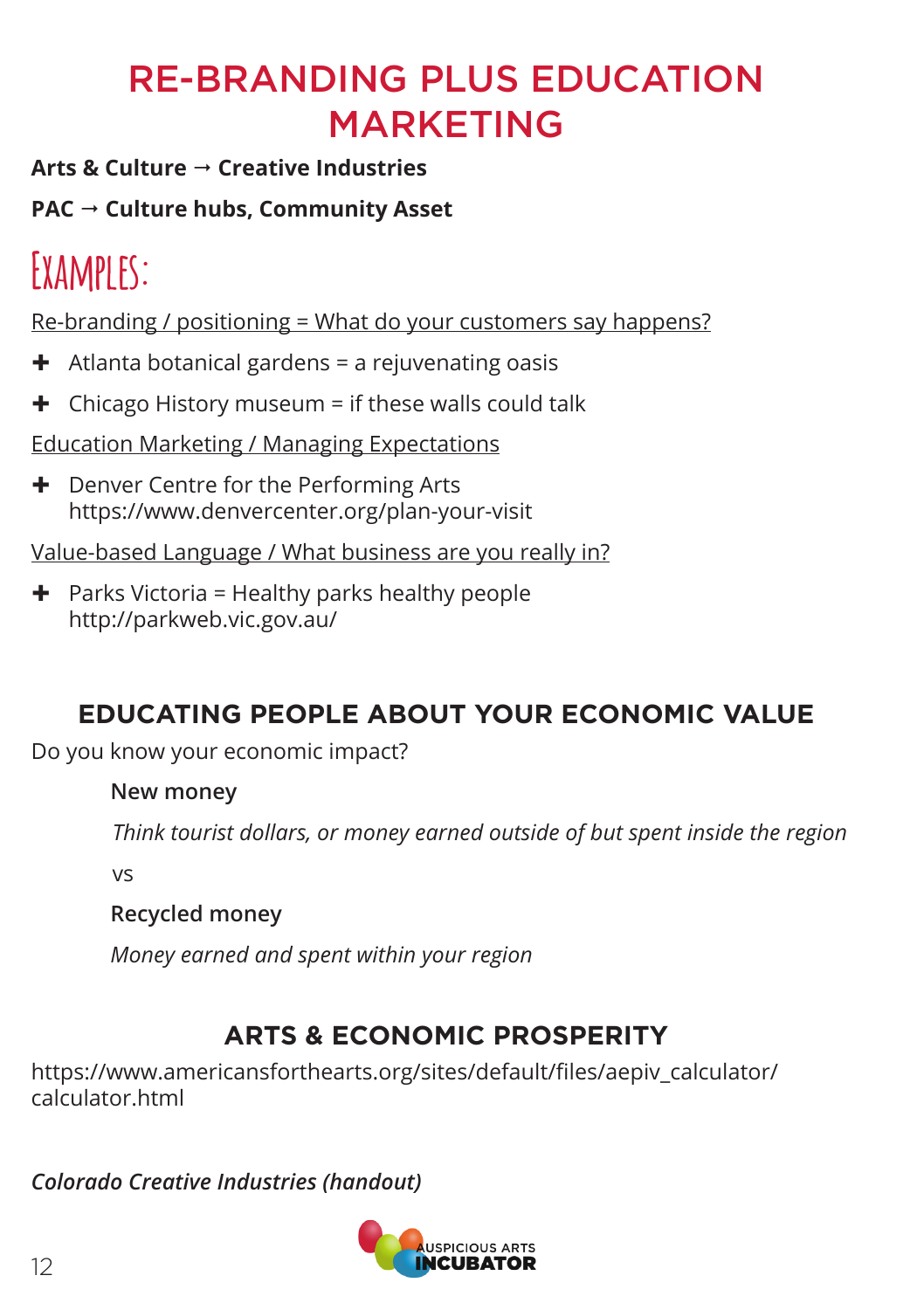

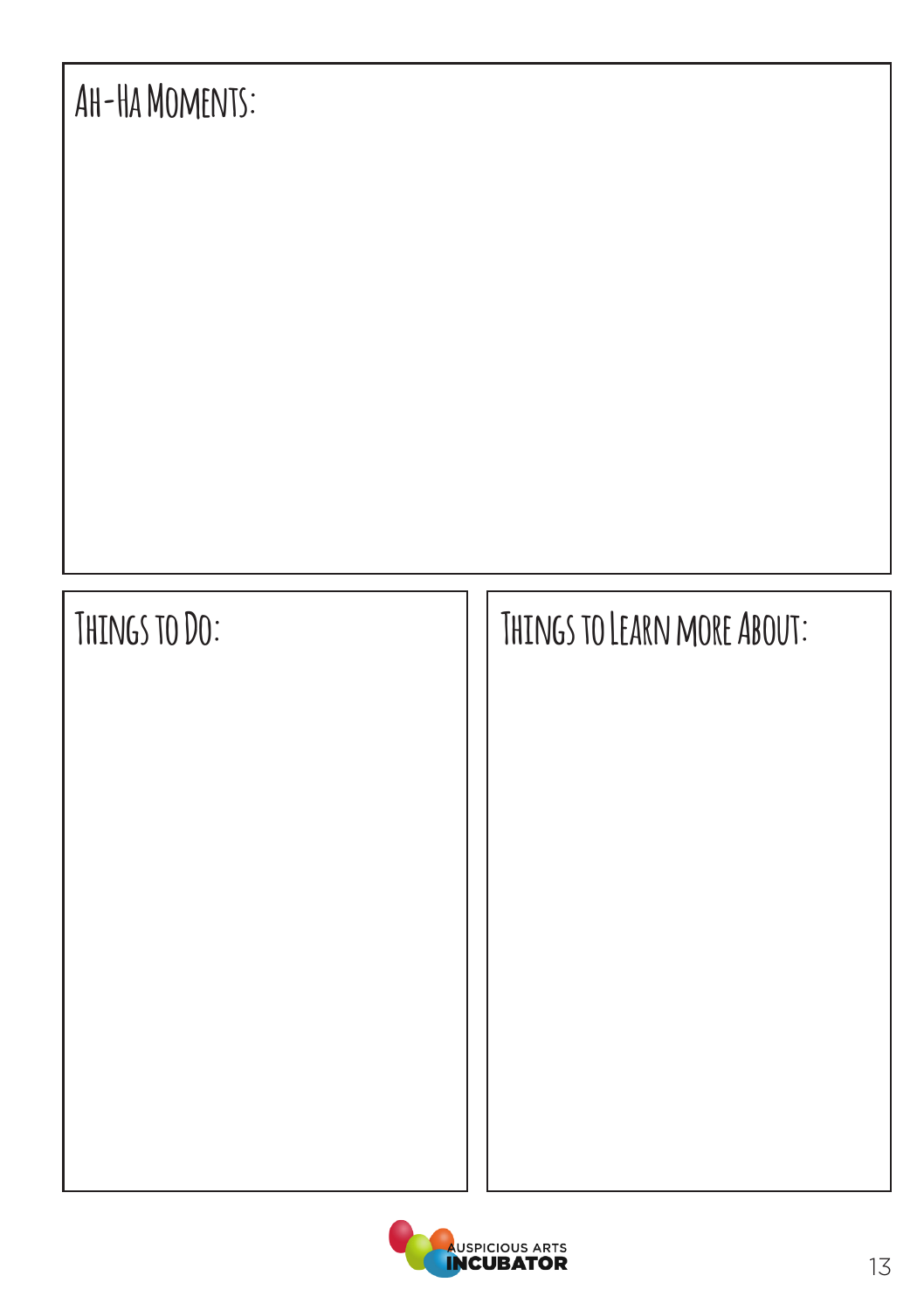### ANNUAL REPOSITIONING EDUCATIONAL MARKETING CALENDAR

Building your brand, establishing your value, repositioning your centre is a constant job.

### **Frequency**

Quarterly at least

## **Newsletters:**

Monthly / Quarterly

| <b>Educational Marketing message</b> | <b>Desired response</b> |
|--------------------------------------|-------------------------|
|                                      |                         |

## **Social Media:**

(8:2 rule)

- + VOX pops capture and share
- $\pm$  Insider Information
- $+$  Pull marketing

## **E-news:**

Before each show (Build Anticipation campaign)

E-news to ticket holders (Manage Expectations campaign)

E-news to ticket holders (Sustain Relationships campaign)

| Anticipation         | Why this event            |  |
|----------------------|---------------------------|--|
| <b>Expectations</b>  | How to have the best time |  |
| <b>Relationships</b> | Insider information       |  |

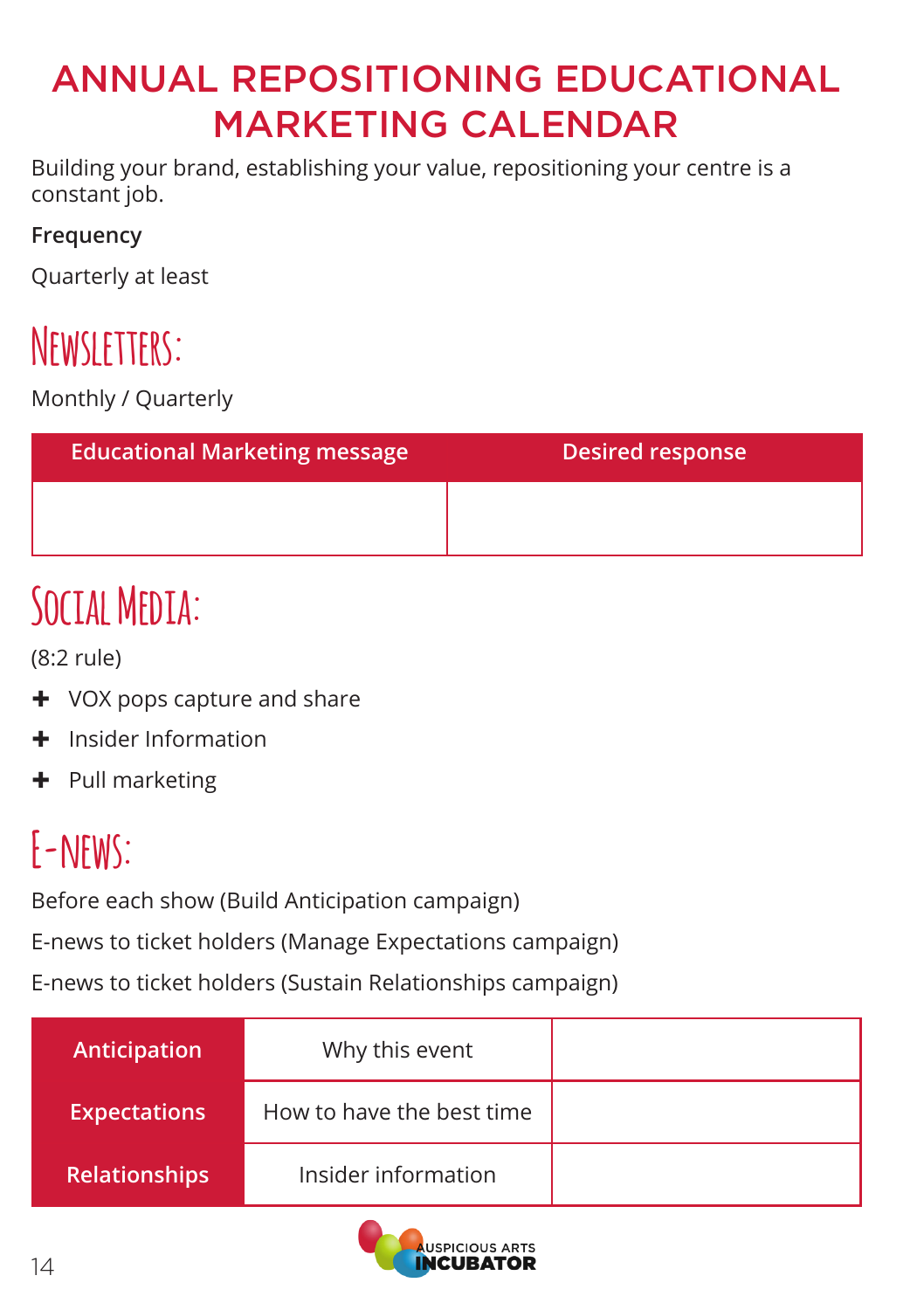**Notes:**

## WHERE TO FROM HERE...

### **Do something in the next 48hrs... or you won't ever!**

### **3 things that hit home for me are...**

| 1. |  |  |  |
|----|--|--|--|
| 2. |  |  |  |
| 3. |  |  |  |

## **The one thing I'm going to do in the next 48 hours is...**